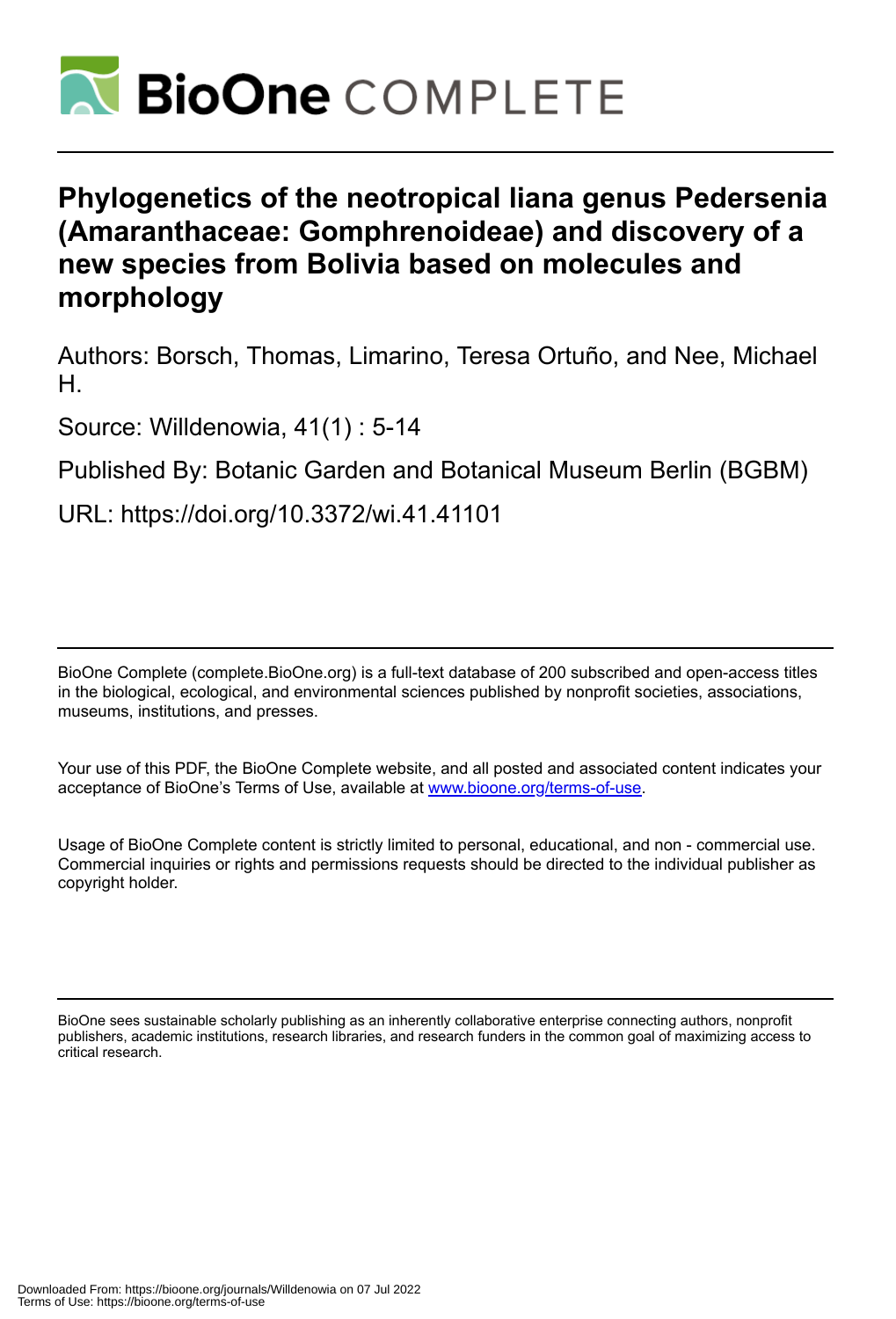# THOMAS BORSCH<sup>1\*</sup>, TERESA ORTUÑO LIMARINO<sup>1,2</sup> & MICHAEL H. NEE<sup>3</sup>

# **Phylogenetics of the neotropical liana genus** *Pedersenia (Amaranthaceae: Gomphrenoideae)* **and discovery of a new species from Bolivia based on molecules and morphology**

#### **Abstract**

Borsch T., Ortuño Limarino T. & Nee M. H.: Phylogenetics of the neotropical liana genus *Pedersenia (Amaranthaceae: Gomphrenoideae)* and discovery of a new species from Bolivia based on molecules and morphology. – Willdenowia 41: 5–14. – Online ISSN 1868-6397; © 2011 BGBM Berlin-Dahlem. doi:10.3372/wi.41.41101 (available via http://dx.doi.org/)

The monophyletic genus *Pedersenia* comprises eleven species in the Neotropics, one of which, *P. volubilis,* is here described as new to science, being an endemic of mixed semi-deciduous Bolivian-Tucuman Interandean lower subhumid forest at mid elevations of the Department of Santa Cruz, Bolivia. Among the liana species of *Pedersenia,* it differs by twining stems, synflorescences constituted by terminal stems of several metres and small, lanceolate leaves. It is also characterised by two synapomorphic substitutions in the *matK* CDS. Sequence data of *trnK/matK* show considerable divergence between morphologically very similar liana species of tropical evergreen broad-leaved forests from different geographical regions. The phylogeny suggests the only self-sustaining tree-like species from the dry inter-Andean valleys to be derived from lianas. Allopatric speciation fostered by the ecological and geographical differentiation of the forest communities may have led to morphologically cryptic species, underscoring the need for an integrated morpho-molecular revision of the genus *Pedersenia*.

#### **Resumen**

El género monofilético de *Pedersenia* actualmente comprende once especies aceptadas del neotrópico, una de las cuales, *P. volubilis,* se describe como nueva especie. Esta es endémica de una mezcla del bosque semi-deciduo interandino y el bosque subhúmedo subandino Tucumano-Boliviano, del departamento de Santa Cruz, Bolivia. Entre las especies de lianas, *P. volubilis* se diferencia por los tallos volubles y la ramificación de las sinflorescencias terminales de varios metros y por sus hojas lanceoladas. Además las especie se caracteriza por dos sustituciones en las secuencias del gen *matK*. Los datos moleculares (*trnK/matK*) muestran una considerable divergencia entre las especies de lianas morfológicamente muy similares de bosques húmedos de diferentes regiones geográficas. Las únicas especies autosostenibles arborescentes de los valles secos interandinos parecen haber derivado de lianas. La especiación alopátrica provocada por la diferenciación ecológica y geográfica de las comunidades forestales puede haber desembocado morfológicamente en especies crípticas, lo que subraya la necesidad de una revisión integral morfo-molecular del género *Pedersenia*.

Additional key words: *Pedersenia volubilis,* molecular systematics, *matK/trnK*, cryptic species, endemics, Boliviano-Tucumano biogeographical province

#### **Introduction**

The genus *Pedersenia* Holub represents a neotropical lineage of subfamily *Gomphrenoideae* of the *Amaranthaceae*. Most species of *Pedersenia* are woody lianas growing up to 10 m high on trees in various tropical forest types, whereas a small group of shrubs are endemics to the dry valleys of the Andes in Bolivia and Peru. *Pedersenia* has suffered a complicated taxonomic history. The first species were described by Martius (1825) under *Trommsdorffia* Mart. (*T*. *argentata* Mart., *T. aurata* Mart., *T. pulverulenta* Mart.; published again 1826). Morphologically, these species are characterised by hermaphro-

<sup>1</sup> Botanic Garden and Botanical Museum Berlin, Dahlem Centre of Plant Sciences, Freie Universität Berlin, Königin-Luise-Straße 6–8, 14195 Berlin, Germany; \*e-mail: t.borsch@bgbm.org (author for correspondence).

<sup>2</sup> Museo Nacional de Historia Natural (MNHN), Herbario Nacional de Bolivia (LPB), calle no. 27 Cota Cota, Universidad Mayor de San Andrés, Casilla 10077 correo central, La Paz, Bolivia.

<sup>3</sup> The New York Botanical Garden, 2900 Southern Boulevard, Bronx NY 10458, U.S.A.<br>Downloaded From: https://bioone.org/journals/Willdenowia on 07 Jul 2022<br>Terms of Use: https://bioone.org/terms-of-use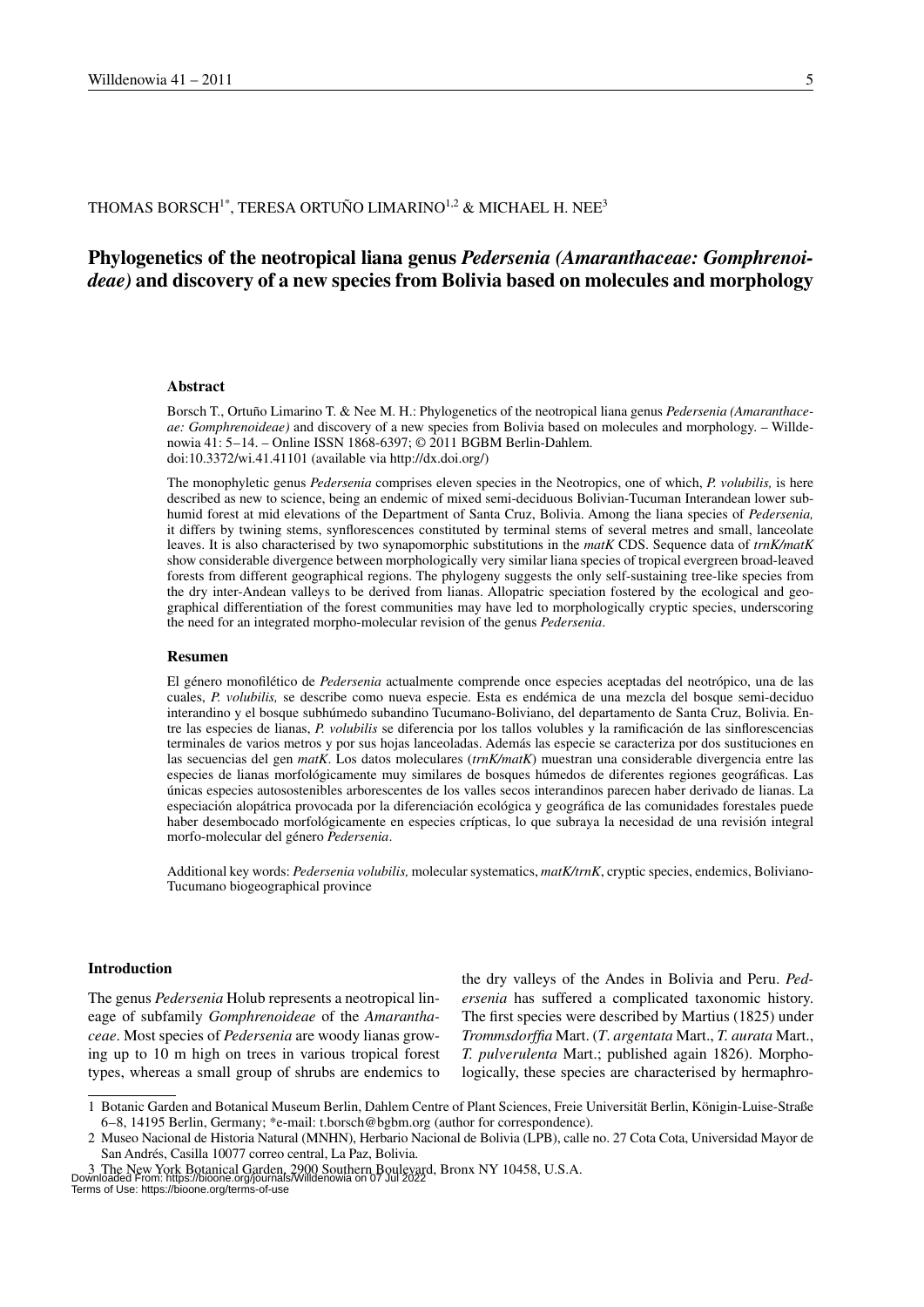ditic flowers, bilobed stigmas and an androeceum that is basally fused into a cup with broadly rounded pseudostaminodia. Dietrich (1839) merged *Trommsdorffia* with *Iresine,* without providing any arguments. However, his decision seems plausible as the species of both genera are similar in general appearance. They possess complex thyrsoid synflorescences with hundreds to even thousands of flowers. Both genera are also similar in their life form spectra (lianas, shrubs, small trees) and all species of both genera develop conspicuous white trichomes at the abaxial side of the tepals at maturity, serving for dispersal of the deciduous mature flowers.

Several additional species with the above mentioned *Trommsdorffia* features were described under the generic name *Iresine* by Willdenow (1806; *I. canescens* Humb. & Bonpl. ex Willd.), Uline & Bray (1896; *I. completa* Uline & W. L. Bray), Urban (1907; *I. domingensis* Urb.), Standley (1917; *I. cardenasii* Standl., *I. costaricensis* Standl., *I. wrightii* Standl.), Fries (1920; *I. macrophylla* R. E. Fr.), Suessenguth (1934; *I. flavopilosa* Suess., *I. laurifolia*  Suess., *I. tenuis* Suess., *I. weberbaueri* Suess.), Chodat & Hassler (1903; *I. hassleriana* Chodat) and Chodat & Rehfous (1927; *I. guaranitica* Chodat).

Moquin-Tandon's (1849) transfer of *Trommsdorffia* to the large tropical genus *Alternanthera* was not accepted by other authors. Species of *Alternanthera* can easily be recognised by globose or subglobose stigmas, providing a synapomorphy for the monophyletic genus *Alternanthera* within *Gomphrenoideae* (Sánchez del-Pino & al. 2009). The synflorescences consist of much bigger sessile or stalked heads of densely arranged flowers, very different in appearance from those in *Iresine* or *Trommsdorffia*.

Borsch (1995) analysed the pollen morphology of Central American species of *Trommsdorffia* and found similarities with *Pfaffia* Mart. rather than with *Iresine*. Pollen in *Trommsdorffia, Pfaffia* and other gomphrenoid genera was later described as metareticulate (Borsch & Barthlott 1998), whereas *Iresine* type pollen has broadly vaulted mesoporia and evenly spread tectal microspines (Borsch 1998). Ongoing molecular and palynological work on *Iresine* (Borsch, Flores, Zumaya & Müller, pers. comm.) provides evidence that species with *Iresine* type pollen form a clade distinct from those with metareticulate pollen. Phylogenetic analyses of *Pfaffia* and its allies, based on chloroplast *trnK/matK*, *atpb-rbcL* spacer and nuclear ITS sequences (Borsch, Ortuño & Müller, pers. comm.) and of the *Gomphrenoideae* as a whole using *trnL-F* and *rpl16* intron sequence data (Sánchez del-Pino & al. 2009) further reveal a rather isolated position of *Trommsdorffia*. Therefore, the restoration of the genus *Trommsdorffia* by Pedersen (1997), following the concept of Martius (1825), is strongly substantiated by molecular phylogenetic hypotheses. However, while working on *Asteraceae,* Holub (1998) found that the earlier name *Trommsdorffia* Bernh. is validly published (Bernhardi

1800). Holub therefore replaced *Trommsdorffia* Mart. Downloaded From: https://bioone.org/journals/Willdenowia on 07 Jul 2022 Terms of Use: https://bioone.org/terms-of-use

by the new name *Pedersenia* and provided new combinations for a number of species as they had been accepted by Pedersen (1997).

The genus *Pedersenia* has never been revised and species limits, particularly of the lianas, are unclear. Several characters such as leaf shape and venation patterns, colour and size of tepals were put forward as diagnostic characters for species but often can be found to vary gradually. Following the synopsis by Pedersen (1997, 2000) the genus comprises 8 to 12 species. Some of these species appear to be endemics of Central America (*P. costaricensis* (Standl.) Holub in Costa Rica, *P. completa* (Uline & Bray) Borsch in Nicaragua and Panama (Borsch 2001) or the few tree-like species of the inner Andean dry valleys of Bolivia and Peru (*P. weberbaueri* (Suess.) Holub, *P. cardenasii* (Standl.) Holub; Borsch 1993; Borsch & al. in press). However, distribution patterns of the species occurring in the Caribbean and in the South American lowlands cannot be assessed at this point because of the lack of a reliable taxonomic treatment.

The *Amaranthaceae* comprise about 80 species in Bolivia and several new endemic species have been described recently, for example in *Gomphrena* (Ortuño & Borsch 2005, 2006). In the course of a collaborative project on the diversity and systematics of the *Amaranthaceae* of Bolivia and of preparing the treatment of the family for the Catálogo de las plantas vasculares de Bolivia (P. Jørgensen, S. G. Beck & M. H. Nee, in prep.), herbarium specimens of *Pedersenia* were encountered which deviate by leafy synflorescences with an apparently winding main axis. Such plants were then also collected during fieldwork in the department of Santa Cruz, in Florida Province west of Santa Cruz de la Sierra.

To get insights into the phylogenetic position of these deviating plants within *Pedersenia* and to support a taxonomic treatment, we used sequences of the *trnK* group II intron including the *matK* gene. Sequences of *trnK/matK* have been shown to contain high levels of historic signal and thus constitute a highly efficient phylogenetic marker at various levels in land plants (Hilu & al. 2003; Müller & al. 2006; Borsch & Quandt 2009). This region was also successfully used for analyses of phylogeography and speciation in *Aristolochia* (Watanabe & al. 2006) and *Erica arborea* (Désamoré & al. 2001). Weising & Gardner (1999) located universal primers for amplifying cp microsatellites in the 5' part of the *trnK* group II intron.

Aims of this study were to clarify the taxonomic status of the deviating plants of *Pedersenia* using both molecular and morphological data and to describe them as a new species. Furthermore, the utility of molecular markers to assess species diversity in taxonomically difficult genera such as *Pedersenia* should be tested.

#### **Material and methods**

*Taxon sampling and plant material* **—** Fieldwork was carried out in the surroundings of Santa Cruz de la Sierra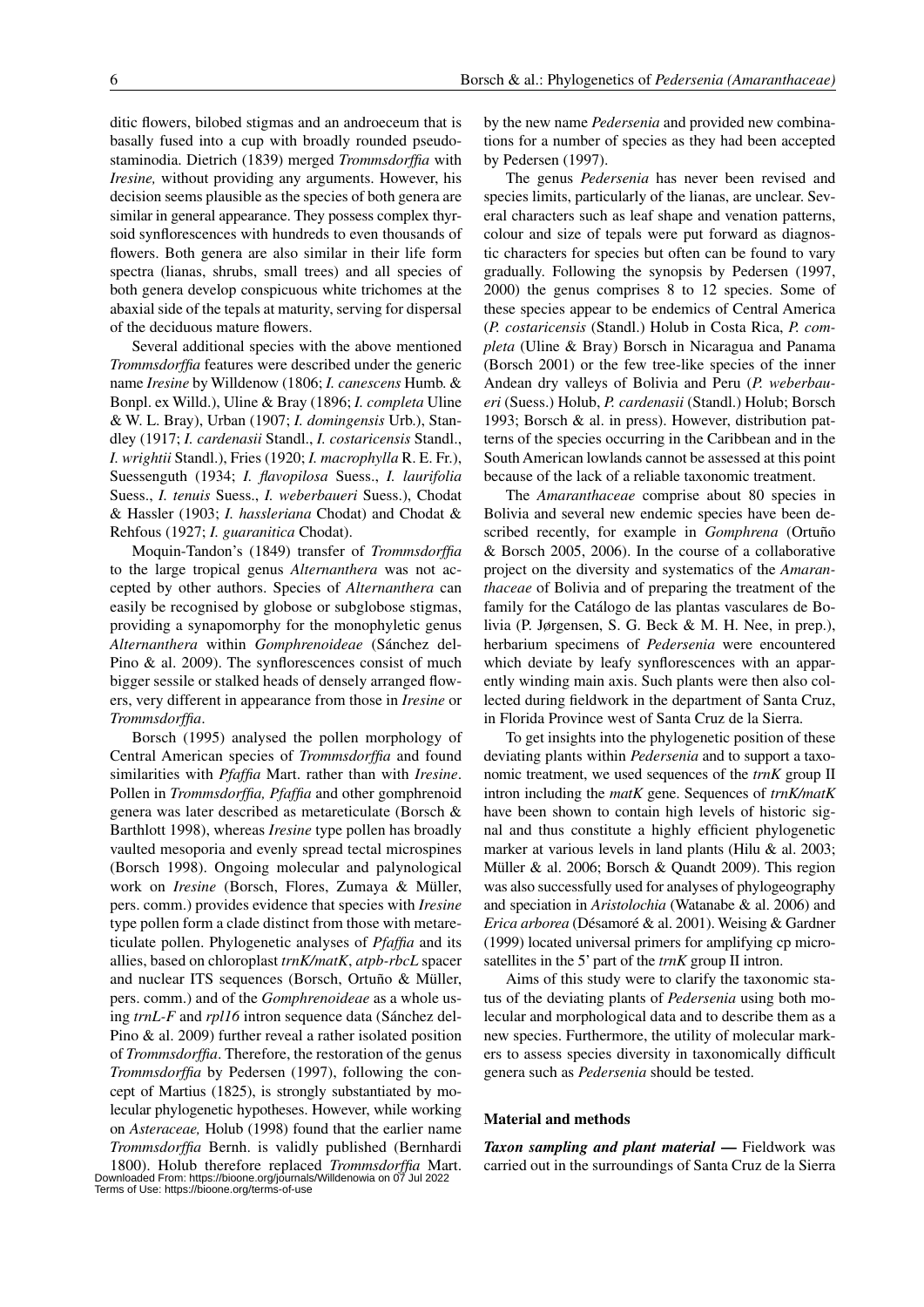and the Parque Nacional Amboró in Bolivia in autumn 2002. Material of *Pedersenia* was examined from the herbaria B, BOLV, LPB, MEXU, MO, NY and USZ (Thiers 2008+). Types of names of other *Pedersenia* species were examined morphologically in the wider context of this project and of work underway for a treatment in Flora Neotropica by the first author.

*DNA isolation, amplification and sequencing* **—** Genomic DNA was isolated from silica gel dried or herbarium material following a modified CTAB triple extraction protocol (Borsch & al. 2003). The *trnK* intron including *matK* was then amplified in two overlapping halves using primers trnK2F bryo (Wicke & Quandt 2009) + ACmatK1400R and ACmatK490F + trnK2R. Otherwise, primer sources and PCR conditions were as described in Müller & Borsch (2005). Gel purified products were directly sequenced via Macrogen Inc. (Seoul, South Korea). Pherograms were edited and assembled using PhyDE (Müller & al. 2005+).

*Sequence alignment, coding of length mutational events and phylogenetic analysis* **—** The *matK/trnK* alignment of the *Amaranthaceae* by Müller & Borsch (2005) was used to add further sequences following the rules outlined by Löhne & Borsch (2005) using PhyDE (Müller & al. 2005+). Several mutational hotspots (see Appendix II) were excluded from the matrix subjected to tree inference. Indels were coded using the Simple Indel Coding method (Simmons & Ochoterena 2000). Phylogeny was reconstructed using parsimony with PRAP (Müller 2004). Ratchet settings were 200 iterations with 25% of the positions randomly upweighted (weight=2) during each replicate and 10 random addition cycles. The number of steps for each tree and the homoplasy indices (CI, RI, RC) were calculated with PAUP\*v.4.0b10 (Swofford 1998). Node support was calculated using 10 000 jackknife replicates, TBR branch swapping, 36.788% of characters deleted in each replicate, and one tree held. Other methods such as Bayesian or Maximum Likelihood were not employed in this study because the data set for *Pedersenia* still is rather small and only one node between different taxa within the crown group gains statistical support. The presence of many autapomorphies for species was better illustrated (potential species identifiers in case of terminal branches) by plotting character state transitions (ACCTRAN) directly on the tree.

#### **Results**

*Pedersenia volubilis* Borsch, Ortuño & M. Nee, **sp. nov.** Holotype: Bolivia, Depto. Santa Cruz, Prov. Florida, carretera antigua a Cochabamba, "Achira", 18°10'S, 63°49'W, 1100 m, 22.9.2002, *T. Borsch & J. Coimbra 3537* (LPB; isotypes: B, USZ).

A *Pedersenia hassleriana* caulium parte distali volubili 2-3 m longa e nodis cunctis copiose ramosa; foliorum *trnK/matK* comprised five mutational hot spots (see Ap-<br>Downloaded From: https://bioone.org/journals/Willdenowia on 07 Jul 2022<br>Terms of Use: https://bioone.org/terms-o

*Woody liana*, 5–10 m long; stems branched, the upper parts twining around branches of other woody plants; bark pale brown to cream, somewhat shiny, glabrous. *Leaves* opposite, petiolate, petiole 3–4 mm long, blade narrowly ovate to lanceolate,  $25-50(-60) \times 10-15$  mm, acuminate at apex, cuneate and very narrowly decurrent on the petiole, glabrous or very sparsely pubescent on the lower surface with short, simple, appressed trichomes. *Synflorescences* constituted by the upper parts (2–3 m) of the main twining stems, with many, up to 15 cm high, narrowly pyramidal, mostly erect, 2–3 times branched thyrsoid structures, branching from opposite axils, often up to higher branching orders subtended by small cauline leaves. *Flowers* generally hermaphroditic, solitary on a 0.3 mm long peduncle, arranged in subglobose paracladia of 8–15 flowers, the axes very densely pubescent with white, 2–3-celled, uniseriate trichomes with a rough surface. *Bracts* triangular or rounded-triangular, 0.5–0.7 mm long, 1-veined, membranaceous, pale brown, dorsally sparsely pubescent with trichomes concentrated near the midvein; trichomes 1–2 celled, uniseriate, 0.2–0.3 mm long with a rough surface. *Bracteoles* distinctly shorter than the flower, suborbicular, boatshaped (saccate), 0.6–0.7 mm long, 1-veined, membranaceous, pale brown, dorsally sparsely pubescent with trichomes concentrated near the apex; trichomes as in bracts. *Tepals* broadly ovate to ovate-oblong, the lateral margins mostly parallel, the apex mucronate, outer two tepals 1.5–1.7 mm long, inner 1.2–1.4 mm long, only slightly narrower than outer, all distinctly 3-veined with prominent veins, scarious, very pale greenish brown to pale brown, no thinner margin differentiated laterally, the outer two tepals glabrous, the inner densely pubescent with appressed, 0.5–0.8 mm long, uniseriate, 2–3-celled, white trichomes with rough surface; basal dispersal trichomes stiff, very slightly undulate, smooth, 1.7–2 mm at maturity, very pale brown. *Stamina* with linear, 0.8–1.1 mm long filaments united for 15% into a staminal cup with pseudostaminodia; staminal cup broadly rounded to quadrangular-obtuse, 0.3 mm high, much shorter than the free part of the filament, brown; anthers unilocular, 0.3–0.35 mm long. *Ovary* uniovulate, style 0.1–0.15 mm long but rather distinct, stigma with two erect triangular-rounded, 0.15 mm long lobes, dark blackish brown. *Fruit* a subglobose, indehiscent utricle, with a minute corolla; seeds not known.

*Molecular data* **—** The multiple sequence alignment of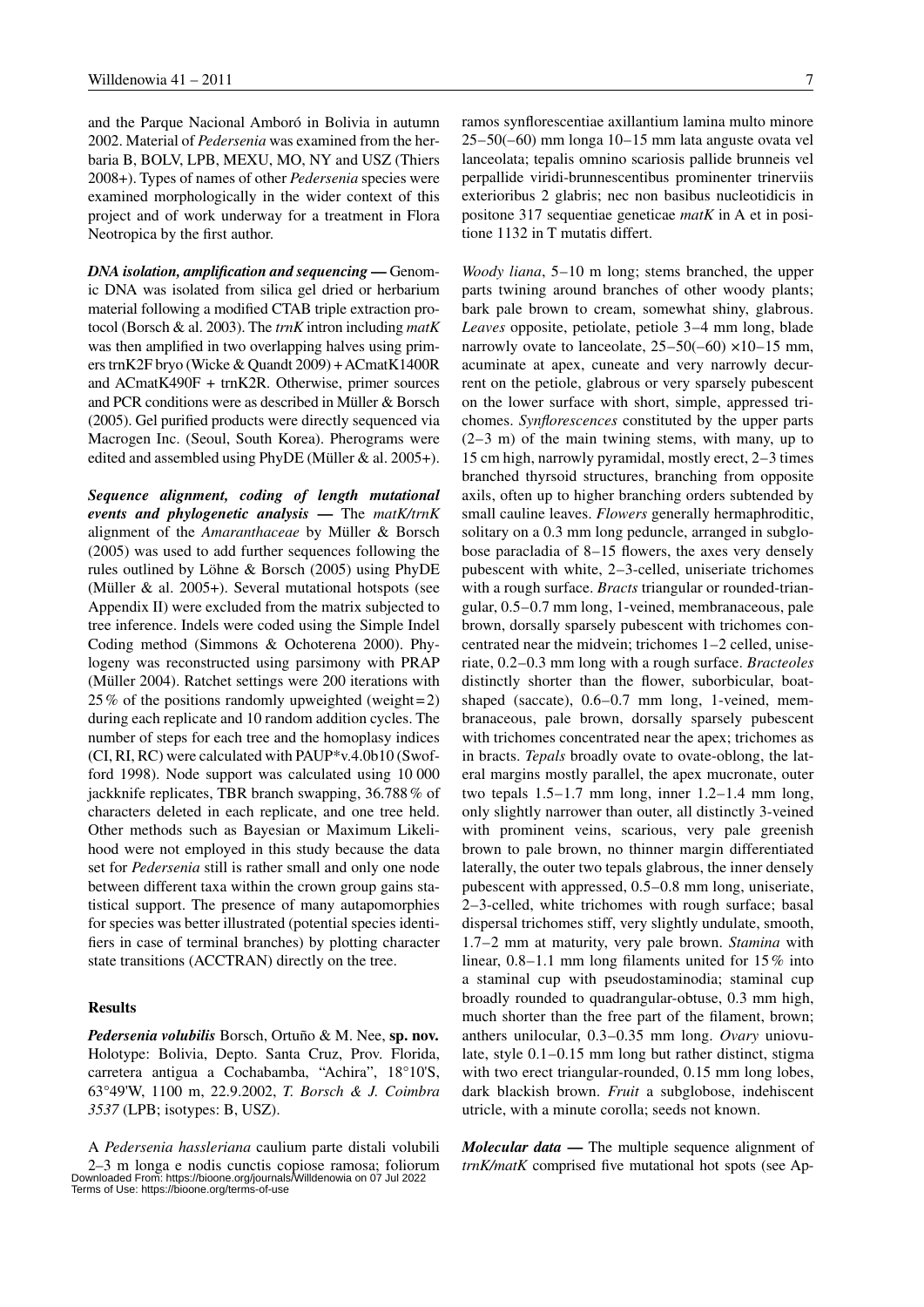

Fig. 1. *Pedersenia volubilis* – isotype at B. Downloaded From: https://bioone.org/journals/Willdenowia on 07 Jul 2022 Terms of Use: https://bioone.org/terms-of-use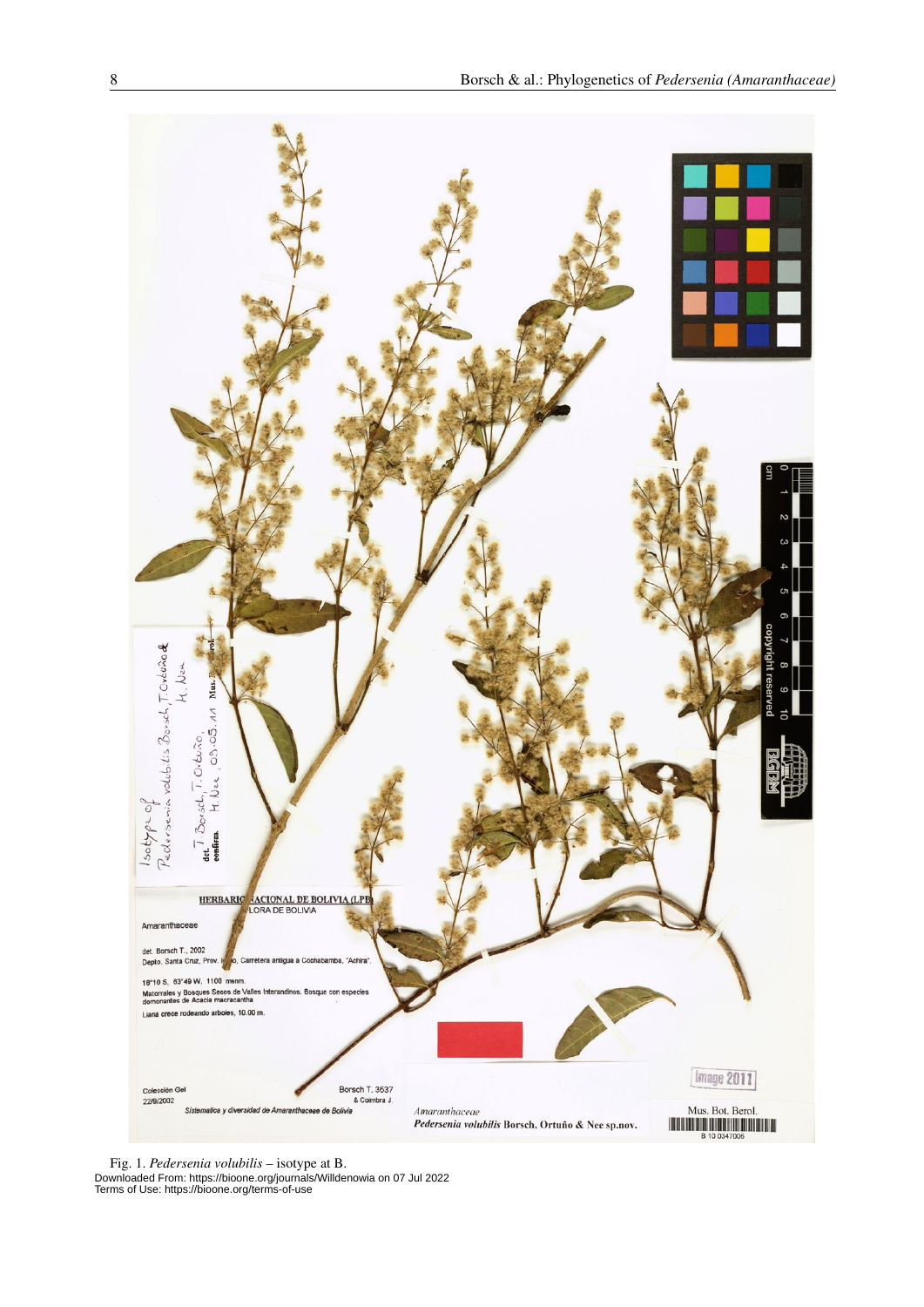

Fig. 2. Strict consensus of two shortest trees obtained from the *trnK/matK* data set. Numbers above branches are Jackknife support values. Black boxes indicate unambiguous character state transformations (substitutions) referring to the *Pedersenia* clade with an indication of the character number in the matrix. Two indels are mapped with the rhombus symbol, a reversal is indicated by an empty box.

pendix 2) that were excluded from the analysis. The *trnK/ matK* matrix comprised 2512 characters of which 30 were from indels (in total 401 variable but uninformative, 250 variable and informative). Two shortest trees with a length of 933 steps (CI=0.808, RI=0.741, RC=0.599,  $HI = 0.192$ ) were recovered. The strict consensus tree (Fig. 2) depicts unambiguous character state transitions relevant for *Pedersenia,* most of which are apomorphic. The two samples of *P. volubilis* share substitutions in positions 317 (C substituted by an A) and 1132 (G substituted by a T; in parallel also in *Gomphrena*) of the *matK* coding region which, based on the current taxon sampling, are unique identifiers of this species within the genus.

*Additional specimens seen* **—** Bolivia: Santa Cruz: PROV. FLORIDA: 2 km NW of Samaipata, 18°10'S, 63°53' 30"N, 1675 m, 21.7.1994, *M. Nee 45266* (C, LBP, MEXU, MO, NSW, NY, SI, USZ); 6.5 km (by road), 3 km (by air) NE of central square in Mairana on road to Yunga de Mairana, 18°06'S, 63°56'W, 1800 m, *M. Nee 49304* (CTES, LPB, NSW, MO, NY, US, USZ); Camino Pampa Grande y Oleoducto, a 5.6 km de Pampa Grande, 18°04'S, 64°05'W, *P. Acevedo Rodriguez, L. Arroyo & B. Mostacedo 4484* (LPB, USZ).

*Habitat and ecology* **—** *Pedersenia volubilis* is known from the Boliviano-Tucumano biogeographical province in Bolivia (Navarro & Maldonado 2002). Within this province, the collections *Nee 45266* and *49304* and *Acevedo & al. 4484* are from inter-Andean lower subhumid forests (Bosque subhúmedo inferior interandino Boliviano-Tucumano; Navarro & Maldonaldo 2002) that Downloaded From: https://bioone.org/journals/Willdenowia on 07 Jul 2022 Terms of Use: https://bioone.org/terms-of-use

generally occurs at an altitudinal range between 1500 and 1900 m between 18°05'S and 63°55'W, on the southern margin of the Amboró National Park, Prov. Florida. Depending on differences in precipitation and temperature (ranging from 545 mm per year at Mairana to 930 mm per year at Monteagudo) these mesophytic forests are composed of a variable mixture of deciduous and evergreen plants. The canopy has a height of 15–20 m and the forests have a well developed understorey reaching 8 to 10 m. This vegetation series is transitional between the inter-Andean dry valley vegetation and the subhumid semi-open forests (bosque ralo) of the hill ranges (serranías). The type collection *Borsch & Coimbra 3537* is from the same kind of vegetation but the collecting locality is drier and dominated by *Acacia aroma* Hook. & Arn., a species usually found in the Inter-Andean dry forest (Ibisch & Mérida 2004) and in the Prepuna (López 2000). The collection *Nee 49304* was found at the upper limit of the dry forest of *Schinopsis haenkeana* Engl. with the transition to a more humid montane forest with *Clethra scabra* Pers., *Mimosa lepidota* Herzog and *Agarista boliviensis* (Sleumer) Judd.

*Distribution* **—** The new species is known from four collections; the actual range of the species may follow the distribution of the "Bolivian-Tucuman Interandes lower subhumid" forest. As suggested by Navarro & Maldonado (2002) some areas with climatic and geomorphological characteristics similar to the province of Florida also occur in the departments of Chuquisaca and further south to the department of Tarija. Based on the distribution of characteristic floristic elements of the vegetation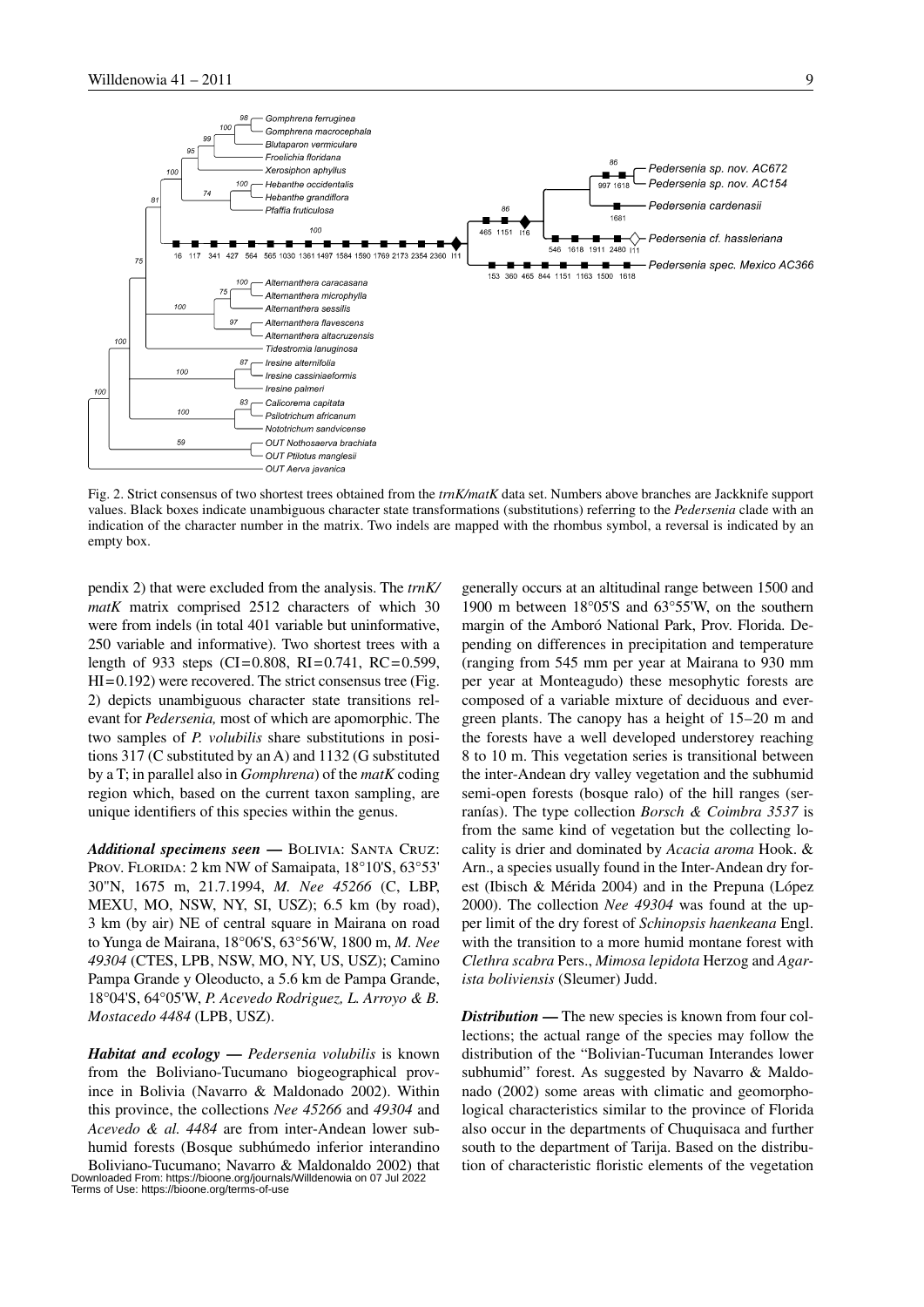series (Navarro & Maldonaldo 2002) such as *Schinopsis haenkeana* (Kazuya & al. 2006; Meneses & al. 2009), a similar vegetation could occur furthermore in the department of Cochabamba. This means that *Pedersenia volubilis* could have a wider range of distribution in Bolivia than currently known. However, floristic studies and plant collecting in all these areas (e.g. Ortuño & Borsch 2006; Antezana & Navarro 2002; Meneses & al. 2009; López & Ortuño 2008) have not yielded any further specimens.

*Conservation status* **—** *Pedersenia volubilis* can hardly be evaluated using the criteria established by the International Union for Conservation of Nature (IUCN 2001), due to the limited numbers of plants known and the lack of any reliable estimate of the frequency of this species even in the area between Samaipata and Mairana, where it has been collected. Nevertheless, the conservation status of the respective forests was assessed (Dirección de ordenamiento territorial 2008) applying the IUCN criteria on the ecosystem scale and using the characterisation of the vegetation by Navarro & Maldonado (2002). Therein the "Bolivian-Tucuman Interandes lower subhumid forest" is categorised as vulnerable (VU) because the natural vegetation is increasingly becoming fragmented by agricultural activities and grazing and degraded through selective tree felling.

#### **Discussion**

*Phylogenetic relationships in Pedersenia* **—** The Alternantheroid clade (Sánchez-del Pino & al. 2009; *Alternanthera* + *Pedersenia* + *Tidestromia*) is not resolved by our *trnK/matK* data, whereas the Gomphrenoid and the Iresinoid clades (although the latter is not well represented) are found. *Pedersenia* is shown inconsistently (8% JK) as sister to the Gomphrenoid clade sensu Sánchez-del Pino & al. (2009), suggesting that especially the existence of the Alternantheroids needs to be further tested by additional characters. The genus *Pedersenia* is well supported as monophyletic based on *matK/trnK* sequences (Fig. 2), corroborating the combined analysis of *trnL-F* and *rpl16* sequence data (Sánchez del-Pino & al. 2009) but with a somewhat different taxon sampling. Synapomorphies for *Pedersenia* are the staminal cup with more or less broadly rounded pseudostaminodia and filaments that are linear in their free part and the distinctly bilobed stigma with broad to triangular lobes that are laterally not completely covered with stigmatic papillae (Borsch 1995, 2001). Five subequal, broadly lanceolate tepals with a rounded, obtuse to even somewhat hooded apex and three distinct veins are not found in other genera of *Gomphrenoideae*. Other morphological characters are less specific to *Pedersenia*. Pollen grains are metareticulate (Borsch 1995, 1998) as in all core *Gomphrenoideae* but resemble with their dodecaedric form and complete tecta the pollen found in most species of *Alternanthera*. *Pfaffia* and relatives have very

similar pollen but with a higher aperture number and, as a Downloaded From: https://bioone.org/journals/Willdenowia on 07 Jul 2022 Terms of Use: https://bioone.org/terms-of-use

consequence, globose form (Borsch 1998). Also, the long trichomes that develop at the abaxial side of the tepals at maturity and obviously serve dispersal are found in a similar manner in some species of *Alternanthera* (e.g. *A. congesta* Suess. & Stützer, *A. laguroides* Standl.).

Within *Pedersenia,* relationships are resolved but only moderately supported. The specimen from Mexico (hitherto not assigned to any species) appears as sister to the South American taxa. It also has a high number of apomorphies. Within the South American core group (86% JK), the three sampled species are well differentiated but relationships lack statistical support. However, it is noteworthy that the erect tree-like *P. cardenasii* from the dry inner-Andean valleys of Bolivia is nested within terminals, all of which are lianas. The tree therefore suggests the erect habit to have evolved from lianas within the context of colonising the dry valley habitats. Further sampling of taxa and characters (adding to the *trnK*/ *matK* data set) is needed to corroborate this hypothesis and to further illuminate phylogenetic relationships in *Pedersenia*.

*Species diversity in Pedersenia and delimitation of the new species* **—** The genus *Pedersenia* currently contains eight species names of mostly still uncertain status according to The Plant List (2010). Pedersen (1997), who presented a synopsis based on a discussion of morphological similarities, accepted seven species (under *Trommsdorffia*). Holub (1998) then published new combinations for these taxa under *Pedersenia* without any further analysis. Pedersen (2000) argued that *P. hassleriana* also is a distinct species and added a further new combination. Both authors had overlooked that *Pedersenia completa* (Uline & Bray) Borsch, **comb. nov.** (≡ *Iresine completa* Uline & W. L. Bray in Bot. Gaz. 21: 349. 1896) is another morphologically distinct taxon from Central America that does not belong to the Iresinoid clade (Borsch 1995, 2001) but to *Pedersenia* based on floral and pollen morphology. The recently described *Pfaffia miraflorensis* Agudelo & Franco-Rosselli also belongs to *Pedersenia*. However, it remains to be seen if this species is an endemic of Colombia as stated by Agudelo-H. (2008) or whether it belongs to either Central American-Caribbean or South American species. There are other taxa of *Pedersenia* with only little vaulted and hairy pseudostaminodia (e.g. *P. completa*). Considering current morphologybased taxonomic hypotheses there are eleven species in *Pedersenia*. Nevertheless, about twice as many names exist for somewhat diverging specimens, several at infraspecific rank, which need further study.

Although several type specimens were examined by Pedersen (1997, 2000) to group them into morphospecies, it is important to note that especially the lianas within *Pedersenia* differ mostly by size and indumentum (density, length and colour of trichomes) of the tepals, the stiffness and colour of the long trichomes at the base of the tepals, which serve in dispersal, the complexity of the synflorescences and the size and venation of the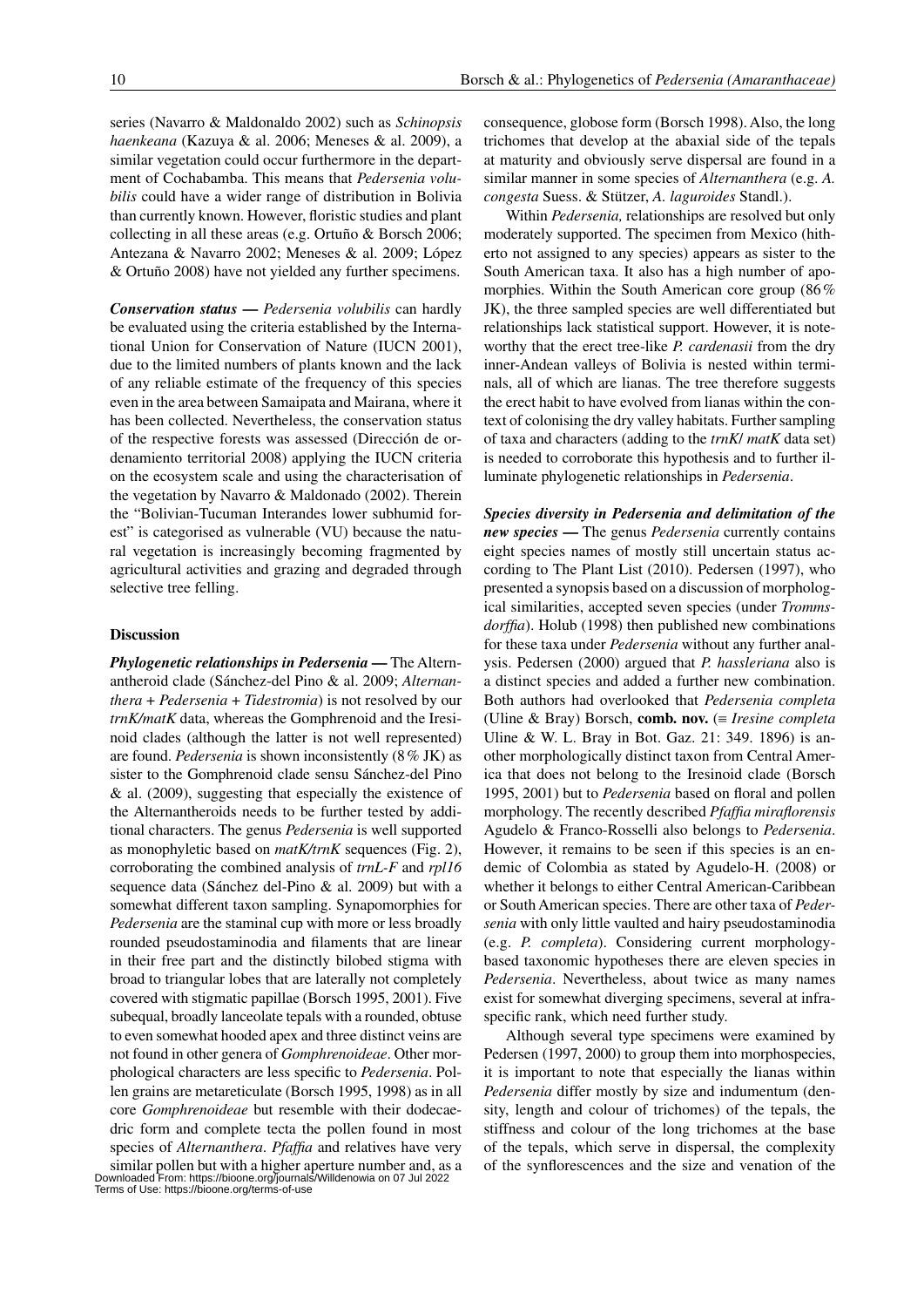leaves. All of these characters may vary gradually and more specimens needed for the application of descriptive statistics are hardly available. All these characters may easily be influenced by abiotic conditions, so it is unclear in how far morphological variation is simply caused by environmental modifications.

Nee (2004) identified the other specimens of *Pedersenia* that occur in the Parque Nacional de Amboró as *P. argentata* (Mart.) Holub. However, the plants in the lowland areas of Bolivia (see *P.* cf. *hassleriana,* Fig. 2) may better be identified as *P. hassleriana*. The diagnosis of the latter species in Chodat & Hassler (1903 under *Iresine*) is very short and basically refers to a stronger fused staminal cup consisting of a darker brown and thicker tissue, with more emarginate pseudostaminodia than in *P. aurata*. Pedersen (1997) argued that *P. argentata* is conspecific with *P. aurata* and merged them under the former name although the tepals differ in size, texture and strength of the veins. Plants similar to the type of *P. aurata* (Martius 1825, 1826 under *Trommsdorffia*) occur widely in South America and appear to be distributed in the areas of evergreen tropical broad-leaved forests from the lowlands to mid elevations of the Andes. This taxon may be replaced by *P. hassleriana* in the more seasonal semideciduous forests (e.g. bosque semideciduo chiquitano) of southern Bolivia, Argentina, and Paraguay, and, according to Pedersen (2000), by *P. macrophylla* in still drier, seasonal forests of the Chaco. On the other hand, specimens with emarginate pseudostaminodia occur throughout South America, indicating that the diagnostic characters of *P. hassleriana* put forward by Chodat & Hassler (1903 under *Iresine*) are not overly reliable. This may just give some examples of the difficult taxonomy in the genus *Pedersenia* that can hardly be resolved using morphology alone.

*Pedersenia volubilis* deviates morphologically from all other lianas by the richly branched upper stems that wind around trunks of other woody plants with long (2–3 m) terminal parts of which thyrsoid structures (here termed synflorescences) branch off laterally from all nodes. Its leaves are much smaller (only half the length) than in all other liana species of *Pedersenia,* and contrary to other species often subtend also synflorescence branches of higher order. Floral morphological characters are more difficult to delimit but the pale brown or very light greenish brown, scarious tepals with three very prominent veins, the outer two of which are glabrous, appear to be characteristic. Sequences of *matK/trnK* of the two different individuals examined are identical and converge on two synapomorphies that provide molecular support for the identity of this species (Fig. 2).

#### **Conclusion and future work**

*Pedersenia* may contain cryptic species with only minor morphological differences but different autecology and long separated biogeographic histories. As primary forest lianas, their evolution may be closely connected to Downloaded From: https://bioone.org/journals/Willdenowia on 07 Jul 2022 Terms of Use: https://bioone.org/terms-of-use

the history of certain vegetation types. Consequently, geographically well-isolated species of *Pedersenia* have become distant genetically although morphological differences are scarce. In comparison to other lineages within the *Amaranthaceae,* the evolution of different habits in *Pedersenia* is restricted to the self-supporting tree-like relatives of *P. cardenasii* growing in the inner Andean dry valleys of Bolivia and Peru. Ecological differences between species probably do not relate to pollination and dispersal, explaining largely similar floral structures. However, there are so far no data on the kind of pollinators in species of *Pedersenia*. This study indicates considerable sequence differentiation despite of high morphological similarity in lianas from Mexico (*P.* sp. AC366; collected in evergreen broad-leaved primary forests of Chiapas) and from Bolivia, provisionally identified as *P. hassleriana* (AC108). There are a number of other recent examples that describe considerable speciation of clades occurring in geographically and ecologically patterned areas. Sotuyo & al. (2007) provide an example of "morphostatic radiation" as a consequence of isolation and local adaptation in *Caesalpinia (Fabaceae)* in dry forests of Mexico. Saerkinen & al. (2011) found a much higher diversity of endemics in *Mimosa (Fabaceae)* in inner-Andean dry valleys in Peru. Similar cases of morphologically cryptic species are also known from temperate regions such as *Veronica* in the Mediterranean (Martínez-Ortega & al. 2004). While all of these cases likely involve allopatric speciation of closely related taxa, Gurushidze & al. (2008) provided evidence for genetically well differentiated but morphologically similar and therefore cryptic species in *Allium* that nowadays occur sympatrically. Although there are so far no molecular data on population structure for *Pedersenia,* field observations suggest that deviating taxa of this genus are generally not found in the same habitat. Therefore, morphologically static, allopatric speciation appears to be the main pattern of diversification in *Pedersenia*. Future work has to complement detailed morphological examination of geographically distinct specimens with the sequencing of molecular markers. The *trnK/matK* region is certainly a good candidate although it has to be optimised for degraded DNA as sampling will have to rely largely on herbarium material to allow representativity. The lianas of *Pedersenia* are difficult to encounter in the field and due to the wide distribution of the genus throughout the woody vegetation of the Neotropics without major concentration of species in certain geographical regions, collecting is time and resource intensive. However, diversity in *Pedersenia* may in fact be considerably higher than the currently recognised eleven species.

#### **Acknowledgements**

This study is part of the collaborative project "Sistematica y diversidad de las Amarantáceas de Bolivia" be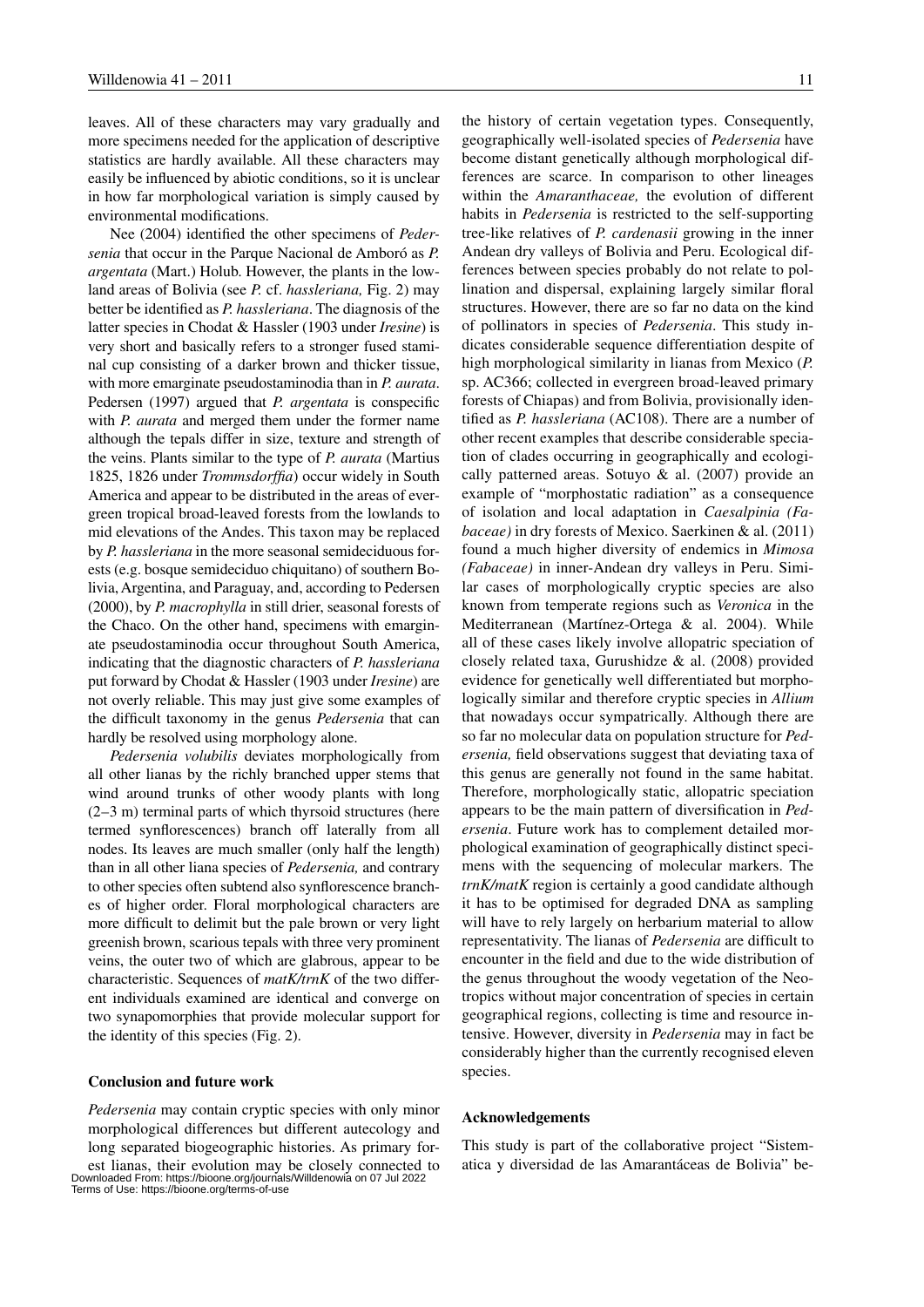tween the Herbario Nacional de Bolivia and the Museo Nacional de Historia Natural de Bolivia, La Paz, and the Botanischer Garten und Botanisches Museum Berlin-Dahlem, Germany, that was already started in 2002 by T.B. when he was at the University of Bonn, Germany. We are grateful to the Dirección General de Biodiversidad, La Paz, for permits and to the Deutsche Forschungsgemeinschaft (DFG; BO 1815/1-1 and 1815/1-3 to T.B. and BO1815/1-4 to T.B. and T.O.L. We would like to thank Stephan Beck, La Paz, for his continuous support, as well as Pierre Ibisch (FAN, Santa Cruz, Bolivia, now Eberswalde, Germany) and Javier Coimbra (FAN, Santa Cruz) for help with fieldwork. Hilda Flores Olvera (UNAM, Mexico City) helped with joint field work in Chiapas. Raul Lara (La Paz) and Norbert Kilian (Berlin) and two reviewers are acknowledged for comments that greatly improved the paper. Werner Greuter checked the Latin of the diagnosis.

### **References**

- Agudelo-H. C. A. 2008: *Amaranthaceae*. Pp. 1–138 in: Betancur J., Galeano G. & Aguirre-C. J. (ed.), Flora de Colombia **23.** – Bogotá: Instituto de Ciencias Naturales, Universidad Nacional de Colombia.
- Antezana C. & Navarro G. 2002: Contribución al análisis biogeográfico y catalogo preliminar de la flora de los valles secos interandinos del centro de Bolivia. – Revista Boliv. Ecol. Conserv. Amb. **12:** 3–38.
- Bernhardi J. J. 1800: Systematisches Verzeichnis der Pflanzen, welche in der Gegend um Erfurt gefunden werden **1.** – Erfurt: Hoyer.
- Borsch T. 1993: *Amaranthaceae*. Pp. 18–26 in: Brako L. & Zarucchi J. (ed.), Catalogue of the flowering plants and gymnosperms of Peru / Catálogo de las angiospermas y gimnospermas del Perú. – Monogr. Syst. Bot. Missouri Bot. Gard. **45.**
- Borsch T. 1995: Three new combinations in *Pfaffia (Amaranthaceae)* from the New World Tropics. – [Novon](http://www.ingentaconnect.com/content/external-references?article=1055-3177()5L.230[aid=8676967]) **[5:](http://www.ingentaconnect.com/content/external-references?article=1055-3177()5L.230[aid=8676967])** [230–233.](http://www.ingentaconnect.com/content/external-references?article=1055-3177()5L.230[aid=8676967])
- Borsch T. 1998: Pollen types in the *Amaranthaceae*, morphology and evolutionary significance. – [Grana](http://www.ingentaconnect.com/content/external-references?article=0017-3134()37L.129[aid=5590162]) **[37:](http://www.ingentaconnect.com/content/external-references?article=0017-3134()37L.129[aid=5590162])**  [129–142.](http://www.ingentaconnect.com/content/external-references?article=0017-3134()37L.129[aid=5590162])
- Borsch T. 2001: *Amaranthaceae*. Pp. 56–83 in: Stevens W. D., Ulloa Ulloa C., Pool A. & Montiel O. M., Flora de Nicaragua 1. – Monogr. Syst. Bot. Missouri Bot. Gard. **85.**
- Borsch T. & Barthlott W. 1998: Structure and evolution of metareticulate pollen. [– Grana](http://www.ingentaconnect.com/content/external-references?article=0017-3134()37L.68[aid=7663188]) **[37:](http://www.ingentaconnect.com/content/external-references?article=0017-3134()37L.68[aid=7663188])** [68–78.](http://www.ingentaconnect.com/content/external-references?article=0017-3134()37L.68[aid=7663188])
- Borsch T., Hilu K. W., Quandt D., Wilde V., Neinhuis C. & Barthlott W. 2003: Non-coding plastid *trnT-trnF* sequences reveal a well resolved phylogeny of basal angiosperms. – [J. Evol. Biol.](http://www.ingentaconnect.com/content/external-references?article=1010-061X()16L.558[aid=6828191]) **[16:](http://www.ingentaconnect.com/content/external-references?article=1010-061X()16L.558[aid=6828191])** [558–576.](http://www.ingentaconnect.com/content/external-references?article=1010-061X()16L.558[aid=6828191])
- Borsch T., Ortuño T. & Nee M. [in press]: *Amaranthaceae*. – In: Jorgensen P. M. & Beck S. G. (ed.), Catálogo de las plantas vasculares de Bolivia. – Monogr. Syst. Bot. Missouri Bot. Gard.

Downloaded From: https://bioone.org/journals/Willdenowia on 07 Jul 2022 Terms of Use: https://bioone.org/terms-of-use

- Borsch T. & Quandt D. 2009: Mutational dynamics and phylogenetic utility of non-coding chloroplast DNA. [– Pl. Syst. Evol.](http://www.ingentaconnect.com/content/external-references?article=0378-2697()282L.169[aid=9222828]) **[282:](http://www.ingentaconnect.com/content/external-references?article=0378-2697()282L.169[aid=9222828])** [169–199.](http://www.ingentaconnect.com/content/external-references?article=0378-2697()282L.169[aid=9222828])
- Chodat R. & Hassler E. 1903: Plantae hasslerianae soit enumeration des plantes recoltées au Paraguay par le Dr Emile Hassler de 1885 à 1902. – Bull. Herb. Boissier, ser. 2, **3:** 387–421.
- Chodat R. & Rehfous L. 1927: La vegetation du Paraguay XIV. Amarantacées. – Bull. Soc. Bot. Genève, ser. 2, **18:** 246–294.
- Désamoré A., Laenen B., Devos N., Popp M., González-Mancebo J. M., Carine M. A. & Vanderpoorten A. 2001: Out of Africa: north-westwards Pleistocene expansions of the heather *Erica arborea*. – [J. Biogeogr.](http://www.ingentaconnect.com/content/external-references?article=0305-0270()38L.164[aid=9582194]) **[38:](http://www.ingentaconnect.com/content/external-references?article=0305-0270()38L.164[aid=9582194])** [164–176.](http://www.ingentaconnect.com/content/external-references?article=0305-0270()38L.164[aid=9582194])
- Dietrich D. 1839: Synopsis plantarum **1.** Weimar: Voigt.
- Dirección de ordenamiento territorial 2008: Mapa de vegetación, Potencial forestal ecológico y protección de la vegetación del departamento de Santa Cruz. – Santa Cruz: Gobierno Departamental Autónomo.
- Fries R. E. 1920: Zur Kenntnis der Süd- und Zentralamerikanischen Amaranthaceenflora. – Ark. Bot. **16:**  1–43.
- Gurushidze M., Fritsch R. M. & Blattner F. R. 2008: Phylogenetic analysis of *Allium* subg. *Melanocrommyum* infers cryptic species and demands a new sectional classification. – [Mol. Phylogenet. Evol.](http://www.ingentaconnect.com/content/external-references?article=1055-7903()49L.997[aid=8821510]) **49:** 997–1007.
- Hilu K. W., Borsch T., Müller K., Soltis D. E., Soltis P. S., Savolainen V., Chase M. W., Powell M., Alice M. A., Evans R., Sauquet H., Neinhuis C., Slotta T. A., Rohwer J. G., Campbell C. S.& Chatrou L. 2003: Angiosperm phylogeny based on *matK* sequence information. – [Amer. J. Bot.](http://www.ingentaconnect.com/content/external-references?article=0002-9122()90L.1758[aid=6149094]) **90:** 1758–1776.
- Holub J. 1998: *Trommsdorffia* Bernh. 1800 is a validly published generic name. – Preslia **70:** 179–182.
- Ibisch P. I. & Merida G. (ed.) 2004: Biodiversity: the richness of Bolivia. State of knowlegde and conservations. – Santa Cruz de la Sierra: FAN.
- IUCN 2001: IUCN Red List categories and criteria. Version 3.1. – Gland & Cambridge: IUCN.
- López R. P. 2000: La Prepuna boliviana. Ecol. Bolivia **34:** 45–70.
- López R. P. & Ortuño T. 2008: La influencia de los arbustos sobre la diversidad y abundancia de las plantas herbáceas de la prepuna a diferentes escalas espaciales. – Ecol. Austral. **18:** 119–131.
- Löhne C. & Borsch T. 2005: Phylogenetic utility and molecular evolution of the *petD* group II intron in basal angiosperms. – [Molec. Biol. Evol.](http://www.ingentaconnect.com/content/external-references?article=0737-4038()22L.317[aid=7659534]) **22:** 317–332.
- Martínez-Ortega M. M., Delgado L., Albach D. C., Elena-Rosselló J. A. & Rico E. 2004: Species boundaries and phylogeographic patterns in cryptic taxa inferred from AFLP markers: *Veronica* subgen. *Pentasepalae (Scrophulariaceae)* in the Western Mediterranean. – [Syst. Bot.](http://www.ingentaconnect.com/content/external-references?article=0363-6445()29L.965[aid=8444604]) **29:** 965–986.
- Martius K. F. P. von 1825: Beitrag zur Kenntnis der natürlichen Familie der *Amarantaceen*. – Bonn: E. Weber.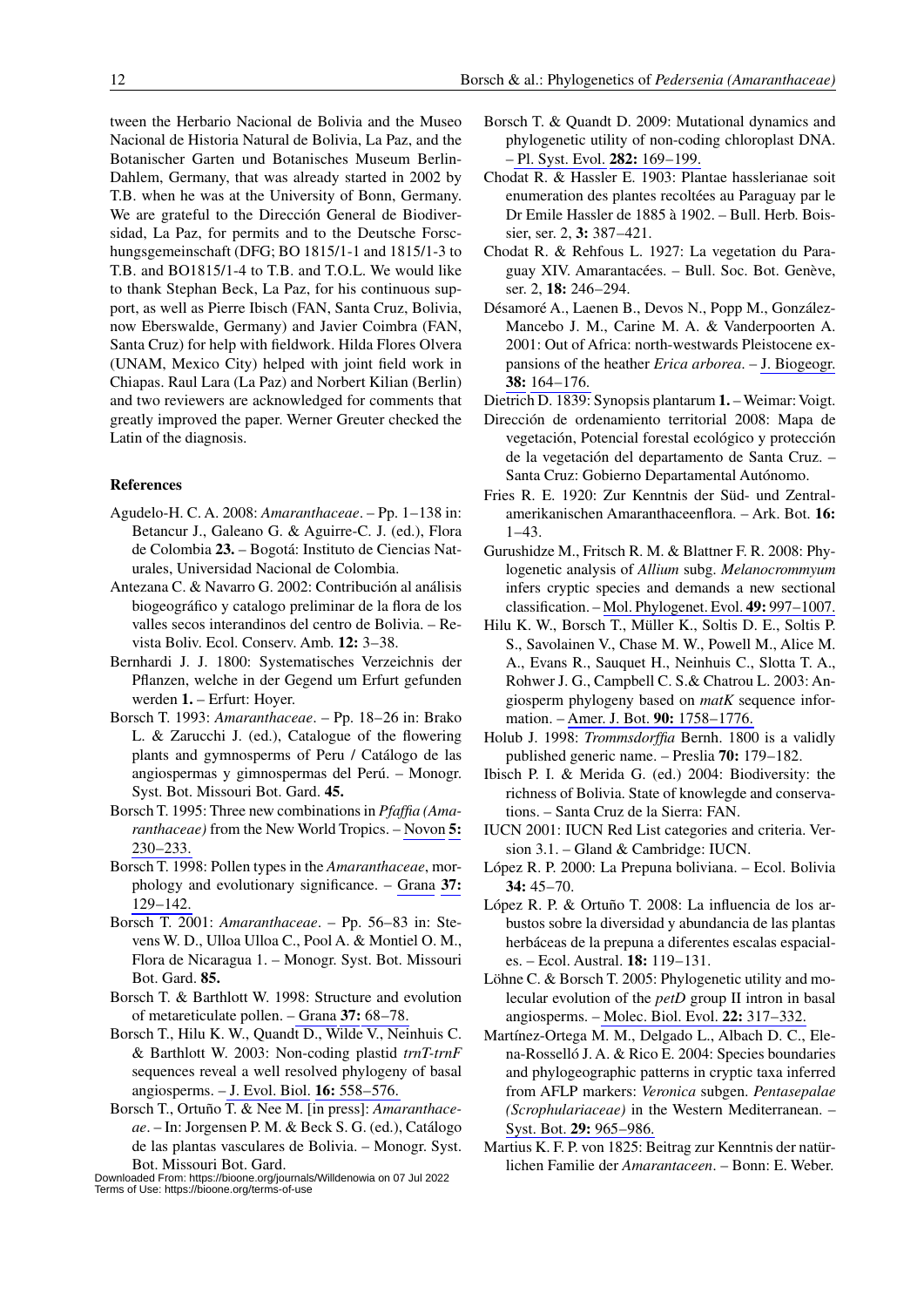- Martius K. F. P. von 1826: Nova genera et species plantarum **2.** – München: C. Wolf.
- Meneses R. I., López R. P., Ortuño T. & Kasuya N. 2009: Identificacion de zonas con valor de conservación en los valles secos interandinos (Chaco Serrano Seco). – Pp. 413–434 in: Beck S. G., Paniagua R. P., López R. & Nagashi N. (ed.), Biodiversidad y ecología en Bolivia – Simposio de los 30 años del Instituto de Ecología. – La Paz: Universidad Mayor de San Andrés.
- Moquin-Tandon C. H. B. A. 1849: *Amaranthaceae*. Pp. 231–424 in: Candolle A. P. de (ed.), Prodromus systematis naturalis regni vegetabilis. – Paris: V. Masson.
- Müller J., Müller K., Neinhuis C. & Quandt D. 2005+: PhyDE. Phylogenetic Data Editor. – Published at [www.phyde.de](http://www.phyde.de)
- Müller K. F. 2004: PRAP computation of Bremer support for large data sets. – [Molec. Phylogenet. Evol.](http://www.ingentaconnect.com/content/external-references?article=1055-7903()31L.780[aid=7759918]) **31:** [780–782.](http://www.ingentaconnect.com/content/external-references?article=1055-7903()31L.780[aid=7759918])
- Müller K. F. & Borsch T. 2005: Phylogenetics of *Amaranthaceae* using *matK/trnK* sequence data; evidence from parsimony, likelihood and Bayesian approaches. – Ann. Missouri Bot. Gard. **92:** 66–102.
- Müller K. F., Borsch T. & Hilu K. W. 2006: Phylogenetic utility of rapidly evolving DNA at high taxonomical levels: contrasting *matK*, *trnT-F* and *rbcL* in basal angiosperms. [– Mol. Phylogenet. Evol.](http://www.ingentaconnect.com/content/external-references?article=1055-7903()41L.99[aid=8676973]) **41:** 99–117.
- Navarro G. & Maldonado M. 2002: Geografía y ecológica de Bolivia: Vegetación a ambientes acuáticos. – Cochabamba: Centro de Ecologia Simon I. Patiño.
- Nee M. 2004: Flora de la Región del Parque Nacional Amboró, Bolivia **2.** – Santa Cruz de la Sierra: FAN.
- Kazuya N., Gomez I., Meneses R. I., Vargas J. & Lopez R. P. 2006: Comparación de modelos de distribución de especies para predecir la distribución potencial de vida silvestre en Bolivia. – Ecol. Bolivia **4:** 65–78.
- Ortuño T. & Borsch T. 2006: A further new species of *Gomphrena (Amaranthaceae, Gomphrenoideae)* from the dry valleys of Bolivia. – Kew Bull. **61:** 565–568.
- Ortuño T. & Borsch T. 2005: Dos nuevas especies de *Gomphrena (Amaranthaceae, Gomphrenoideae)* de los valles secos de Bolivia. – Novon **15:** 180–189.
- Pedersen T. M. 1997: Studies in South American *Amaranthaceae* IV. – Adansonia **19:** 217–246.
- Pedersen T. M. 2000: Studies in South American *Amaranthaceae* V. – Bonplandia **10**: 83–112.
- Sage R., Sage T. L., Pearcy R. W. & Borsch T. 2007: The taxonomic distribution of C4 photosynthesis in *Amaranthaceae* sensu stricto. – [Amer. J. Bot.](http://www.ingentaconnect.com/content/external-references?article=0002-9122()94L.1992[aid=8676970]) **94:**  [1992–2003.](http://www.ingentaconnect.com/content/external-references?article=0002-9122()94L.1992[aid=8676970])
- Sánchez del-Pino I., Borsch T. & Motley T. 2009: *trnL-F* and *rpl*16 sequence data and dense taxon sampling

reveal monophyly of unilocular anthered *Gomphrenoideae (Amaranthaceae)* and an improved picture of their internal relationships. – [Syst. Bot.](http://www.ingentaconnect.com/content/external-references?article=0363-6445()34L.57[aid=9088670]) **34:** 57–67.

- Saerkinen T. E., Marcelo-Pena J. L., Yomona A. D., Simon M. F., Pennington R. T. & Hughes C. E. 2011: Underestimated endemic species diversity in the dry inter-Andean valley of the Rio Maranon, northern Peru: An example from *Mimosa (Leguminosae, Mimosoideae)*. – Taxon **60:** [139–150.](http://www.ingentaconnect.com/content/external-references?article=0040-0262()60L.139[aid=9499633])
- Simmons M. P. & Ochoterena H. 2000: Gaps as characters in sequence-based phylogenetic analyses. – [Syst.](http://www.ingentaconnect.com/content/external-references?article=1063-5157()49L.369[aid=1298082])  Biol. **49:** [369–381.](http://www.ingentaconnect.com/content/external-references?article=1063-5157()49L.369[aid=1298082])
- Sotuyo S., Delgado-Salinas A., Chase M. W., Lewis G. P. & Oyama K. 2007: Cryptic speciation in the *Caesalpinia hintonii* complex *(Leguminoseae: Caesalpinioideae)* in a seasonally dry Mexican forest. – [Ann.](http://www.ingentaconnect.com/content/external-references?article=0305-7364()100L.1307[aid=9455212])  Bot. **100:** [1307–1314.](http://www.ingentaconnect.com/content/external-references?article=0305-7364()100L.1307[aid=9455212])
- Standley P. C. 1917: *Amaranthaceae*. Pp. 95–169 in: North American flora **21.** – Bronx: New York Botanical Garden.
- Suessenguth K. 1934: Neue und kritische *Amaranthaceen* aus Süd- und Mittelamerika. – Repert. Spec. Nov. Regni Veg. **35:** 298–337.
- Swofford D. L. 1998: PAUP\*. Phylogenetic Analysis Using Parsimony (\*and other methods). – Sunderland: Sinauer.
- The Plant List 2010: The Plant List, version 1. Published at <http://www.theplantlist.org/> [accessed April 2011].
- Thiers B. 2008+ [continuously updated]: Index herbariorum: a global directory of public herbaria and associated staff. – New York Botanical Garden: [http://](http://sweetgum.nybg.org/ih/) [sweetgum.nybg.org/ih/.](http://sweetgum.nybg.org/ih/)
- Uline E. B. & Bray W. L. 1896: Synopsis of North American *Amaranthaceae* V. – Bot. Gaz. **21:** 348–356.
- Urban I. 1907: Symbolae antillanae **5(2).**  Lipsiae: Borntraeger.
- Watanabe K., Kajita T. & Murata J. 2006: Chloroplast DNA variation and geographical structure of the *Aristolochia kaempferi* group *(Aristolochiaceae)*. – [Amer.](http://www.ingentaconnect.com/content/external-references?article=0002-9122()93L.442[aid=8993556])  J. Bot. **93:** [442–453.](http://www.ingentaconnect.com/content/external-references?article=0002-9122()93L.442[aid=8993556])
- Weising K. & Gardner R. C. 1999: A set of universal PCR primers for the analysis of simple sequence repeat polymorphisms in chloroplast genomes of dicotyledonous angiosperms. [– Genome](http://www.ingentaconnect.com/content/external-references?article=0831-2796()42L.9[aid=7897709]) **42:** 9–19.
- Wicke S. & Quandt D. 2009: Universal primers for amplification of the *trnK/matK* region in land plants. – Anales Jard. Bot. Madrid **66:** 285–288.
- Willdenow C. L: 1806: Species plantarum, ed. 4, **4(2).**  Berlin: G. C. Nauk.